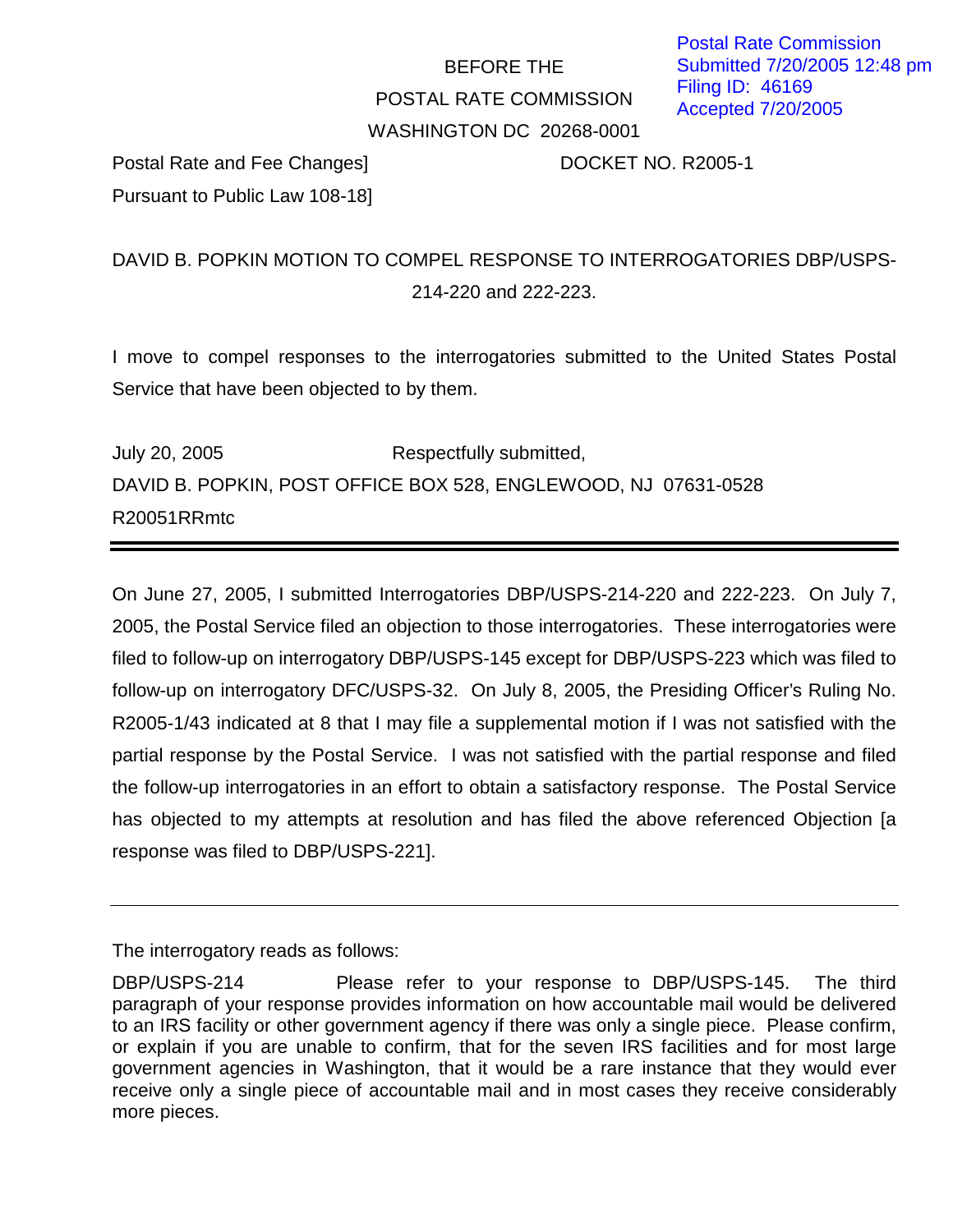The Postal Service objects because of a lack of relevance and the burden that it would require several hours to determine the response.

In the response to DBP/USPS-145, the Postal Service makes reference to how accountable mail would be delivered to the IRS or a large government agency in Washington DC. This interrogatory was designed to attempt to confirm that the IRS would hardly ever, if ever, receive only a single piece of accountable mail. My perception is that they receive hundreds or thousands of pieces of accountable mail on a regular basis and I wanted to be able to dismiss that part of their response as being irrelevant. A burden of several hours, if that is what it would take to e-mail eight postmasters, is certainly not a burden.

The interrogatory reads as follows:

Interrogatory DBP/USPS-145 requested how the Postal Service handles certain accountable mail sent to each of the seven IRS Service Centers and to large government agencies in Washington DC. The method utilized to handle a single piece of accountable mail at an office similar to Englewood NJ was added to be able to show the comparison between what the proper procedure for handling accountable mail as would be done at the Englewood NJ type of office vs. the method that is employed with the IRS Service Centers and large government agencies in Washington DC.

The Postal Service decided to provide two separate procedures as to how larger deliveries are made to the IRS or other government agencies. On Page 2 of 4 of the response the stated, "...we have not gotten information from all the IRS facilities or government agencies, but have learned of two different approaches." That wording seems to indicate that they are presenting two generalized procedures. Based on the wording of the two procedures, it would appear that

DBP/USPS-215 Please refer to your response to DBP/USPS-145. In your response you provide two separate procedures, Procedure 1 and Procedure 2. [a] Are you now able to indicate which of the two procedures is utilized at each of the seven IRS offices as well as with government agencies in Washington? [b] If so, please advise which procedure is utilized by each of the seven IRS facilities and by Washington DC in the case of government offices. [c] If so, please confirm, or explain if you are unable to confirm, that the procedure as provided on pages 3 and 4 of your response provides a complete and accurate response to the original interrogatory. [d] If not, please explain when the data will be provided as to the means of delivery of accountable mail to each of the seven IRS facilities and to government agencies in Washington. [e] The wording in explaining both Procedure 1 and Procedure 2 refers to the IRS. Please explain how it applies to mail addressed to government agencies in Washington.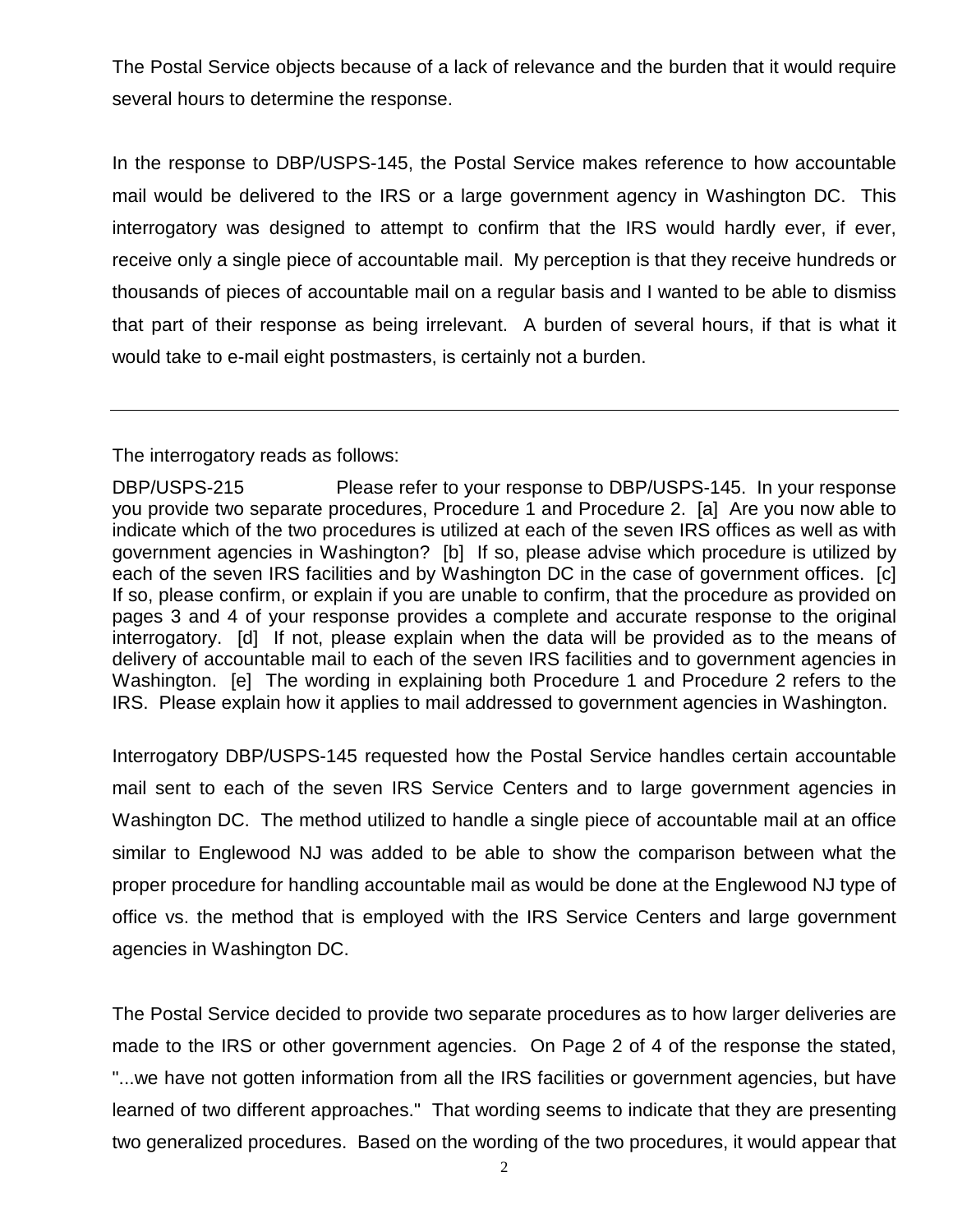these procedures refer to IRS facilities and not to large Washington DC government agencies. It also appears that the response was made before all of the information was available.

My interrogatory attempts to clarify and resolve the pending nature of their response. As far as the claimed burden, the Postal Service failed to quantify the amount of burden it would require as required by the Commission's Rules.

The interrogatory reads as follows:

DBP/USPS-216 Please refer to your response to DBP/USPS-145. [a] Please provide a copy of PS Form 3883. [b] Does PS Form 3883 provide a place for the addressee to sign to indicate receipt of the mail? [c] If so, please explain why the addressee's signature is obtained on PS Form 3849 and not on PS Form 3883. [d] Please confirm, or explain if you are unable to confirm, that PS Form 3849 has a place for indicating the number[s] of the accountable mail article[s]. [e] Please explain why no article numbers are placed on the PS Form 3849 that is signed by the addressee.

The Postal Service claims the interrogatory asks for irrelevant data and is not proper follow-up.

The interrogatory asks very specific questions which are designed to clarify and resolve inconsistencies in the original response between the use of Form 3883 vs. Form 3849.

The last sentence of the Postal Service's objection seems inappropriate. They state, "If this level of follow-up is allowed, then the Postal Service will feel pressured to omit details in its responses in order to avoid opening up new lines of inquiry." I would hope that the objective of an interrogatory response is to provide all of the details that are necessary to supply a clear, understandable answer to the interrogatory.

The interrogatory reads as follows:

DBP/USPS-217 Please refer to your response to DBP/USPS-145. [a] Please confirm, or explain if you are unable to confirm, that the Postal Service provides a number of mail services that the mailer is able to request or allow for a waiver of signature on the mail delivery and that by doing so allows for the USPS delivery employee to, in effect, sign for the mailpiece in behalf of the addressee and that this request for waiver of signature is made by the mailer and not by the addressee. [b] Please explain why an objective evaluation of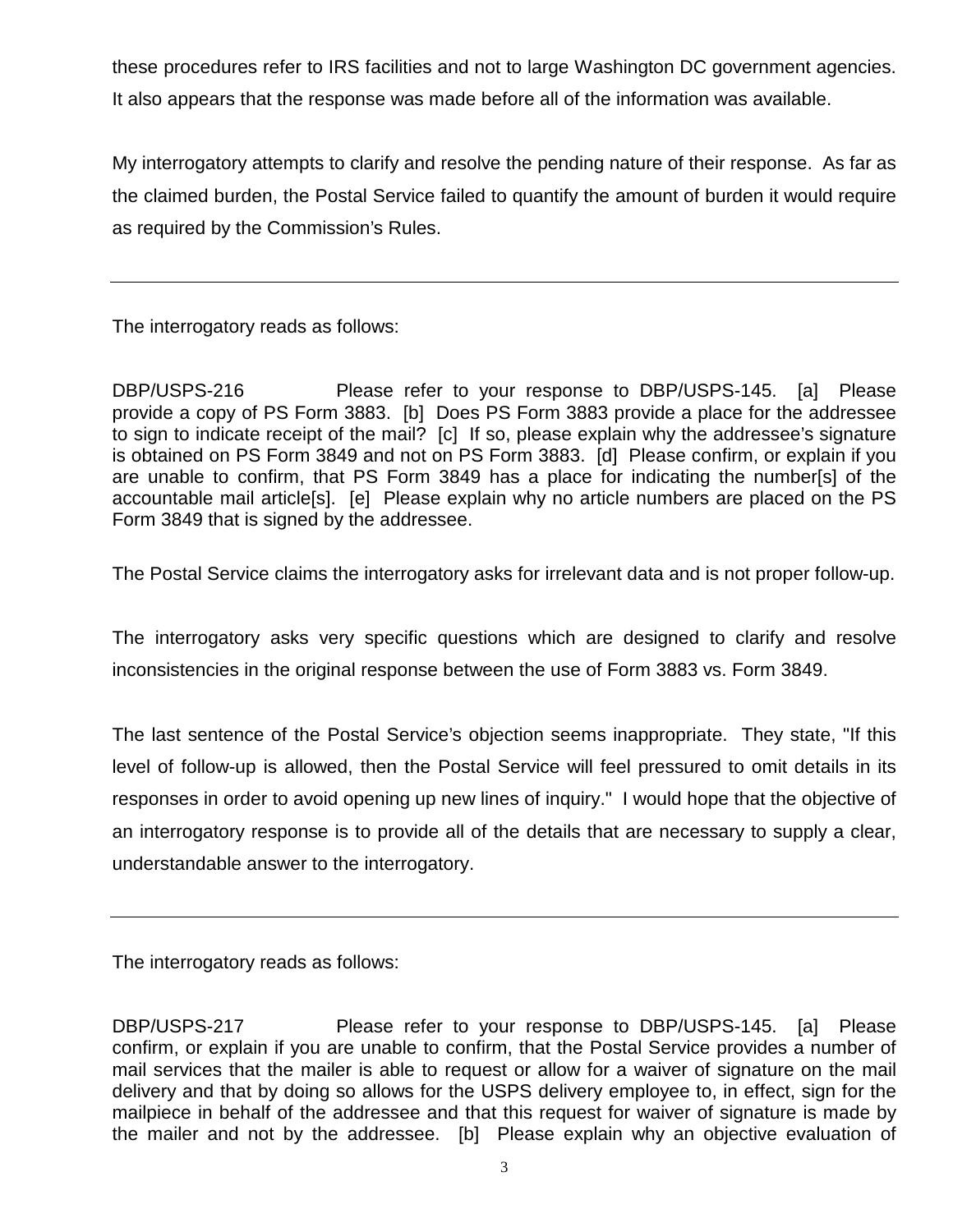Procedure 1 could not be considered as being similar to a waiver of signature procedure. [c] Please confirm, or explain if you are unable to confirm, that mailers of accountable mail that is sent to an addressee where the Postal Service utilizes Procedure 1 to complete delivery have not made a request for waiver of signature. [d] Please confirm, or explain if you are unable to confirm, that waiver of signature is not available for use with Certified Mail or with return receipts, either hard copy or electronic versions.

The Postal Service objects to this interrogatory as cumulative, irrelevant, and not proper followup. It does not explain how it is cumulative. Its claim of irrelevance is based on a claim that I am attempting to get them to present my argument on brief. While I could file testimony on waiver of signature based on my knowledge and understanding of postal procedures and regulations, the Postal Service is the expert witness on postal procedures and regulations and I am certainly allowed to ask them relevant questions.

In Procedure 1, the green return receipts and the delivery receipts are signed for by the Postal Service employee [even though the Postal Service employee may be affixing a signature which claims to be that of the IRS. This appears to be identical to the waiver of signature procedure that exists for Express Mail and other services where the Postal Service's delivering employee will in effect sign that the article has been delivered.

The Postal Service has presented in their response a scenario that is reasonable identical to the waiver of signature procedures. I am attempting to clarify that by proper follow-up inquiry.

The interrogatory reads as follows:

DBP/USPS-218 Please refer to your response to DBP/USPS-145. [a] Please confirm, or explain if you are unable to confirm, that when a mailer sends accountable mail to the IRS or another government agency that the purpose is to be able to prove that the addressee receive the mailpiece. [b] In the example provided in Procedure 1, please explain how a mailer who receives proof that the Postal Service indicates that the addressee has received the mailpiece is able to hold the addressee accountable for receiving the mailpiece. [c] Please provide information as to what arrangements exist between the Postal Service and the addressee that will allow a mailer to hold the addressee accountable for receiving a mailpiece that has been signed for by the Postal Service and not the addressee irrespective of the indication that may appear on the signature. [d] Please provide copies of any agreements that exist with respect to subpart c or which allow the Postal Service to act as an agent of the addressee to apply the addressee's signature to various postal forms.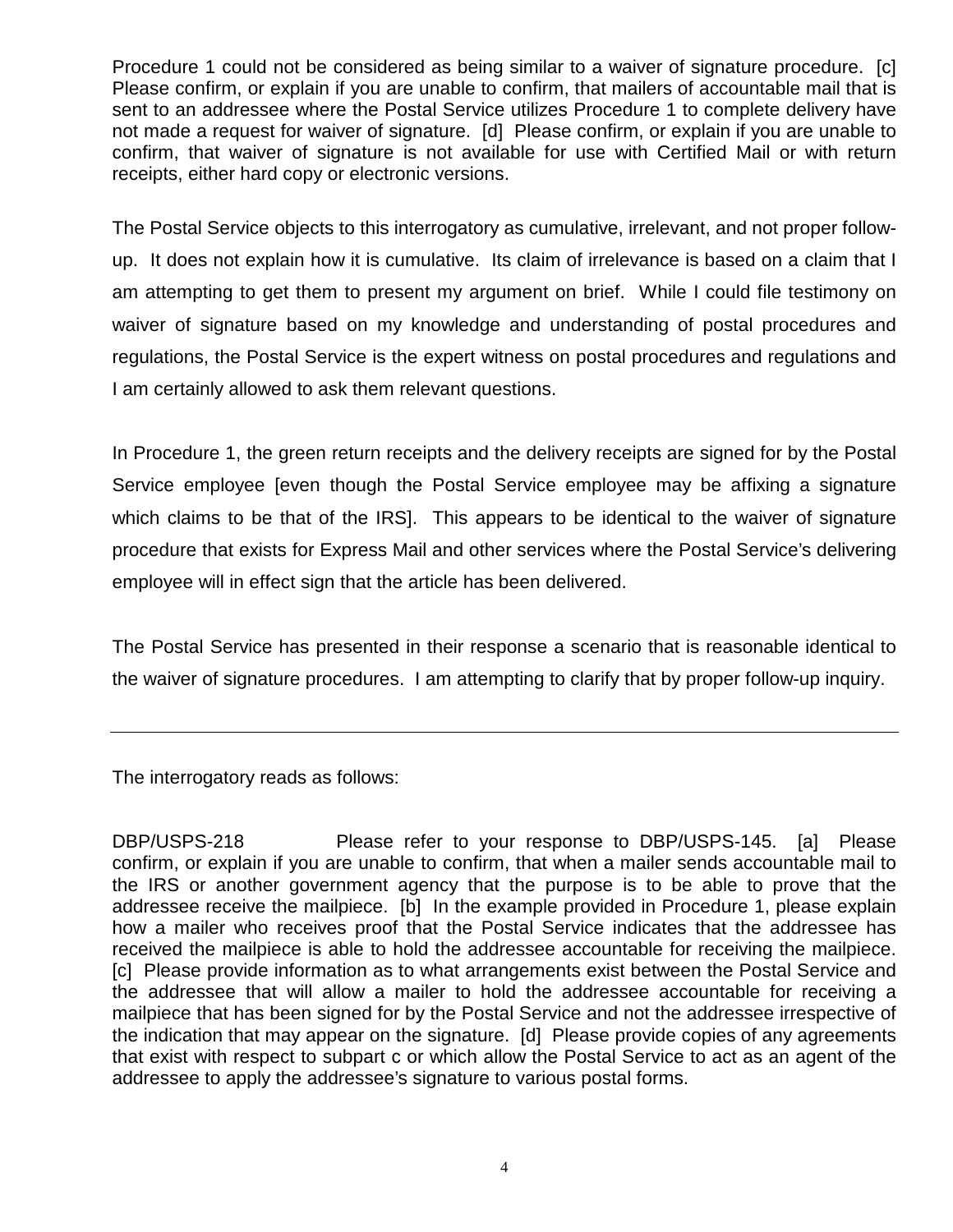The Postal Service claims this interrogatory is cumulative based on the questions that were asked in DBP/USPS-144. Interrogatory DBP/USPS-144 relates to whether scenarios exist where the Postal Service delivers accountable mail without following the procedures as covered in their regulations. These questions have no relationship to those asked in DBP/USPS-144 other than they are related to the same general problem of accountable mail being delivered without following the existing regulations.

The Postal Service claims a burden of "would take hours." They have not provided the specific level of burden as required by the Commission's Rules.

The Postal Service claims it cannot speak to the purpose its customers have for selecting services. While the Postal Service may not be able to state why any single customer chooses a given service on a specific mailpiece, they certainly are the experts on why customers in general chose various services. The various Postal publications and advertisements do provide the general needs that would be satisfied by various Postal Services.

Procedure 1 has the Postal Service applying the "signature" of the Internal Revenue Service to various Postal documents. If there is no authority for this to take place, then that would appear to border on forgery. If the Postal Service is going to "sign" Postal documents in behalf of the Internal Revenue Service, then two things must be true. The Postal Service must have an agreement with the IRS to allow them to "sign" in behalf of the IRS and second, the mailer must be able to hold the IRS or addressee responsible for having received the mailpiece that they allegedly signed for.

The interrogatory reads as follows:

DBP/USPS-219 Please refer to your response to DBP/USPS-145. [a] Please confirm, or explain if you are unable to confirm, that the existing USPS regulations require that the addressee sign for accountable mail prior to the transfer control of the mail from the Postal Service to the addressee. [b] Please explain the purpose of these regulations. [c] Please confirm, or explain if you are unable to confirm, that Procedure 1 does not allow compliance with these regulations.

The Postal Service objection is based that this interrogatory is cumulative and does not have a sufficient nexus to value of service. The fact that the Postal Service may have admitted that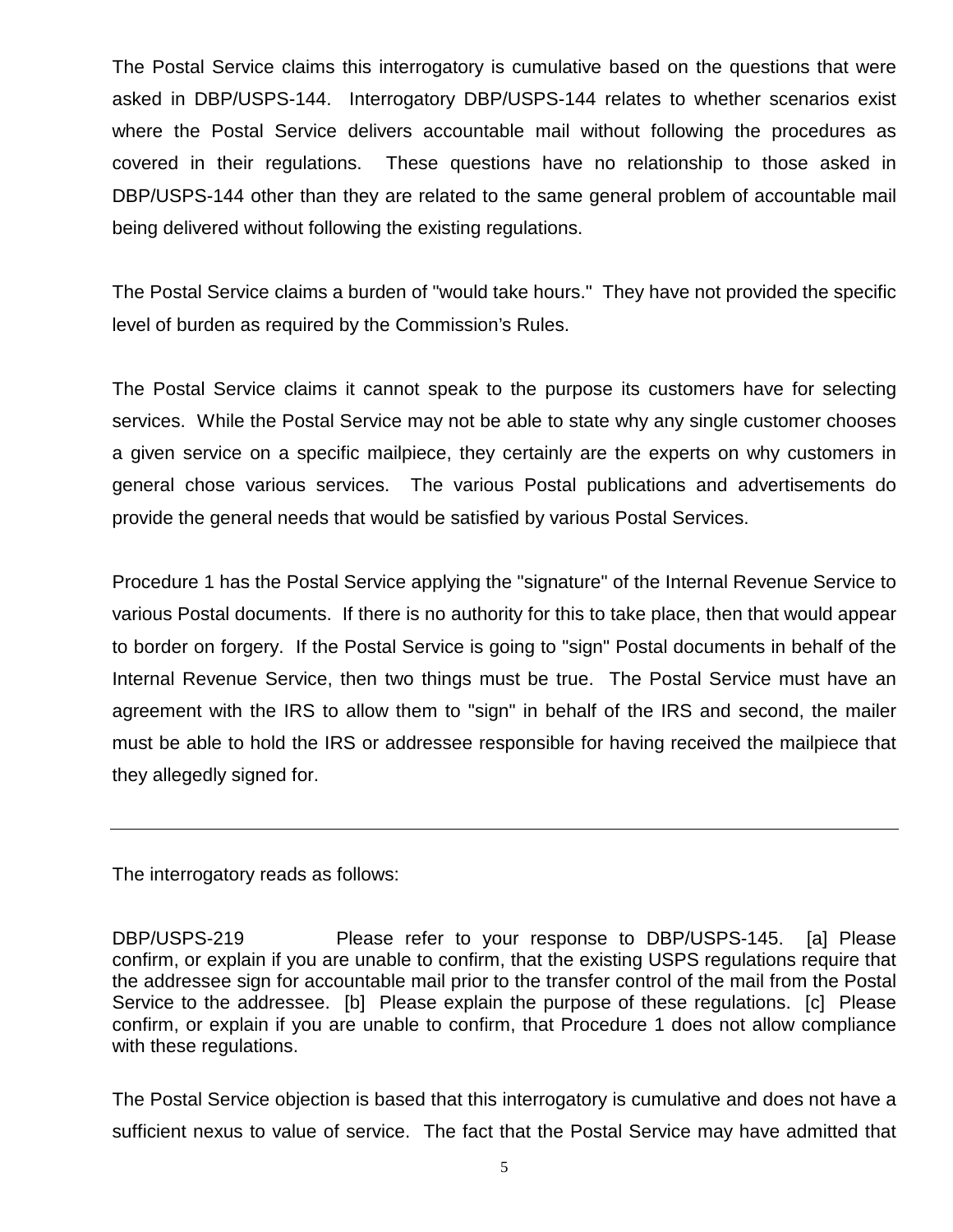full compliance with regulations regarding the delivery of accountable mail, I certainly have the right to have them confirm that the specific procedures that were provided in response to DBP/USPS-145 are or are not of such a nature as to not be in compliance with the regulations. The value of service of Return Receipts and the underlying accountable mail service certainly depends on the ability or lack of ability of the Postal Service to comply with their own regulations on what the service will or will not be.

The interrogatory reads as follows:

DBP/USPS-220 Please refer to your response to DBP/USPS-145. Your response in providing the two procedures appears to be focused only on Certified Mail and the hard copy green return receipt card. Please provide similar information for the electronic return receipt and Delivery Confirmation.

The Postal Service objection is based that this interrogatory is cumulative and lacks relevance. The fact that the Postal Service may have admitted that full compliance with regulations regarding the delivery of accountable mail, I certainly have the right to have them confirm that the specific procedures that were provided in response to DBP/USPS-145 are or are not of such a nature as to not be in compliance with the regulations. This interrogatory is not cumulative since at no point did the Postal Service discuss the processing of Delivery Confirmation or electronic return receipts. They have provided the "response" in their Objection to responding, however, it is not possible to designate an Objection to have the "answer" available for use in further activity.

The value of service of Return Receipts and the underlying accountable mail service certainly depends on the ability or lack of ability of the Postal Service to comply with their own regulations on what the service will or will not be.

The interrogatory reads as follows:

DBP/USPS-222 Please refer to your response to DBP/USPS-145. [a] Please confirm, or explain if you are unable to confirm, that the existing USPS regulations require that return receipts are placed in the mail no later than the day after delivery of the underlying mailpiece and that return receipts are required to be evaluated for proper completion prior to returning them to the mailer. [b] Please explain the purpose of these regulations. [c] Please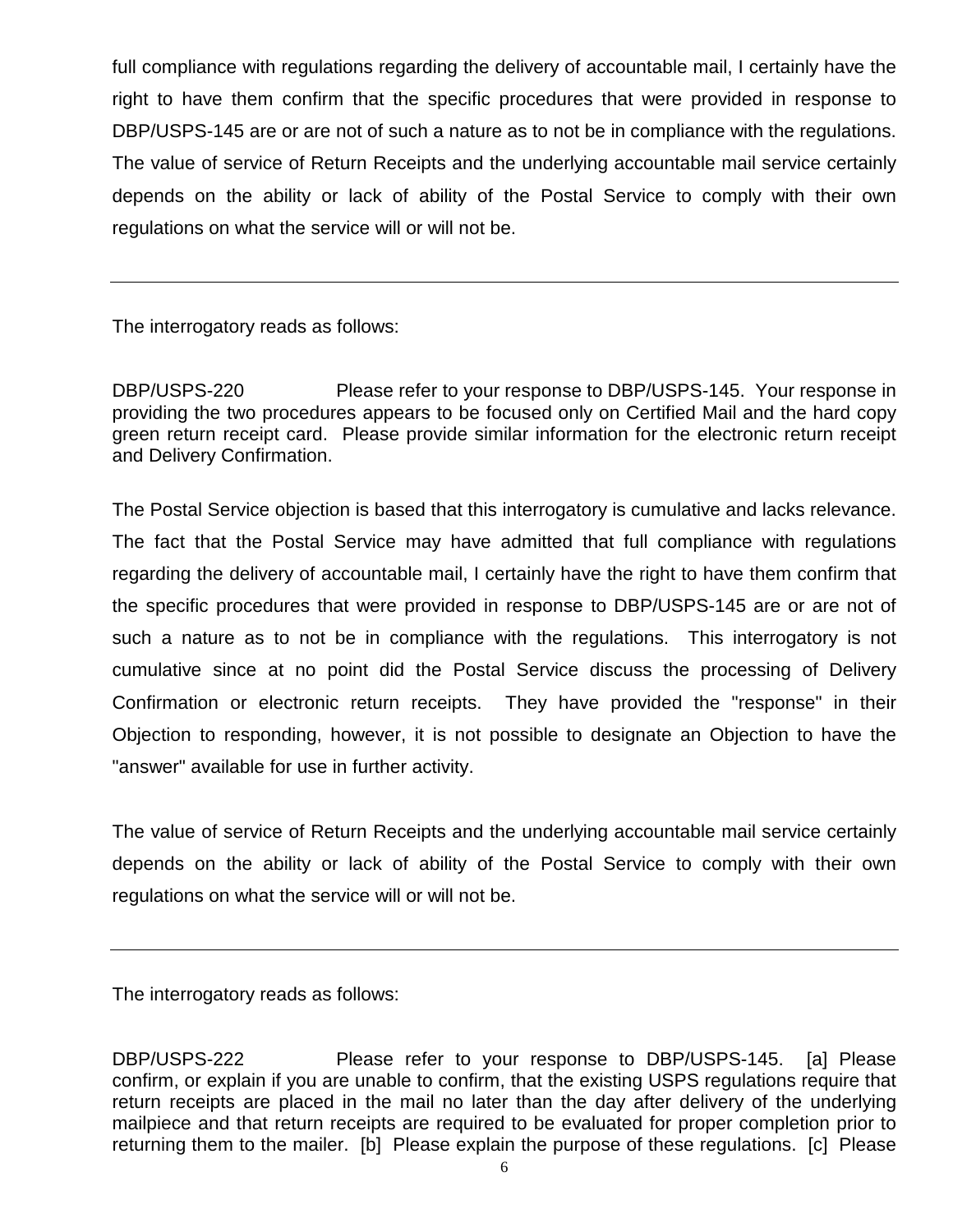confirm, or explain if you are unable to confirm, that Procedure 2 does not allow compliance with these regulations. [d] Please advise what steps the Postal Service does to ensure compliance with the regulation that return receipts are required to be evaluated for proper completion prior to returning them to the mailer. [e] Does the Postal Service even check to see that all of the green return receipt cards are even returned for mailing to the sender? [f] If so, please explain the procedure; if not, why not?

The Postal Service objection is based that this interrogatory is cumulative and lacks relevance. The fact that the Postal Service may have admitted that full compliance with regulations regarding the delivery of accountable mail, I certainly have the right to have them confirm that the specific procedures that were provided in response to DBP/USPS-145 are or are not of such a nature as to not be in compliance with the regulations.

The value of service of Return Receipts and the underlying accountable mail service certainly depends on the ability or lack of ability of the Postal Service to comply with their own regulations on what the service will or will not be.

The interrogatory reads as follows:

DBP/USPS-223 Please refer to your response to DFC/USPS-32. [a] Please quantify the term "high volume addresses" that appears on line 5 of your response. [b] Please explain why delivering return receipt mail to high volume addresses does not allow for obtaining signatures on the green card before the mail is transferred to the recipient. [c] Please provide any guidelines, directives, memoranda, etc. that have been released in the past 5 years from Headquarters or Area offices with respect to providing proper service for accountable mail and/or return receipts. [d] Please provide any guidelines, directives, memoranda, etc. that have been released in the past 5 years from Headquarters or Area offices with respect to defining the term "high volume addresses".

The Postal Service objection is based that this interrogatory is cumulative and lacks relevance.

The definition of high volume addresses is relevant to the value of service. The Postal Service used this term in their response and I certainly have the right to expect them to define their use of it.

The Postal Service's claim that my interrogatories are cumulative when compared to the responses given Mr. Carlson. The time period asked for by Mr. Carlson was since the last rate case and for Certified Mail only. I asked for a time period of the past 5 years and for all types